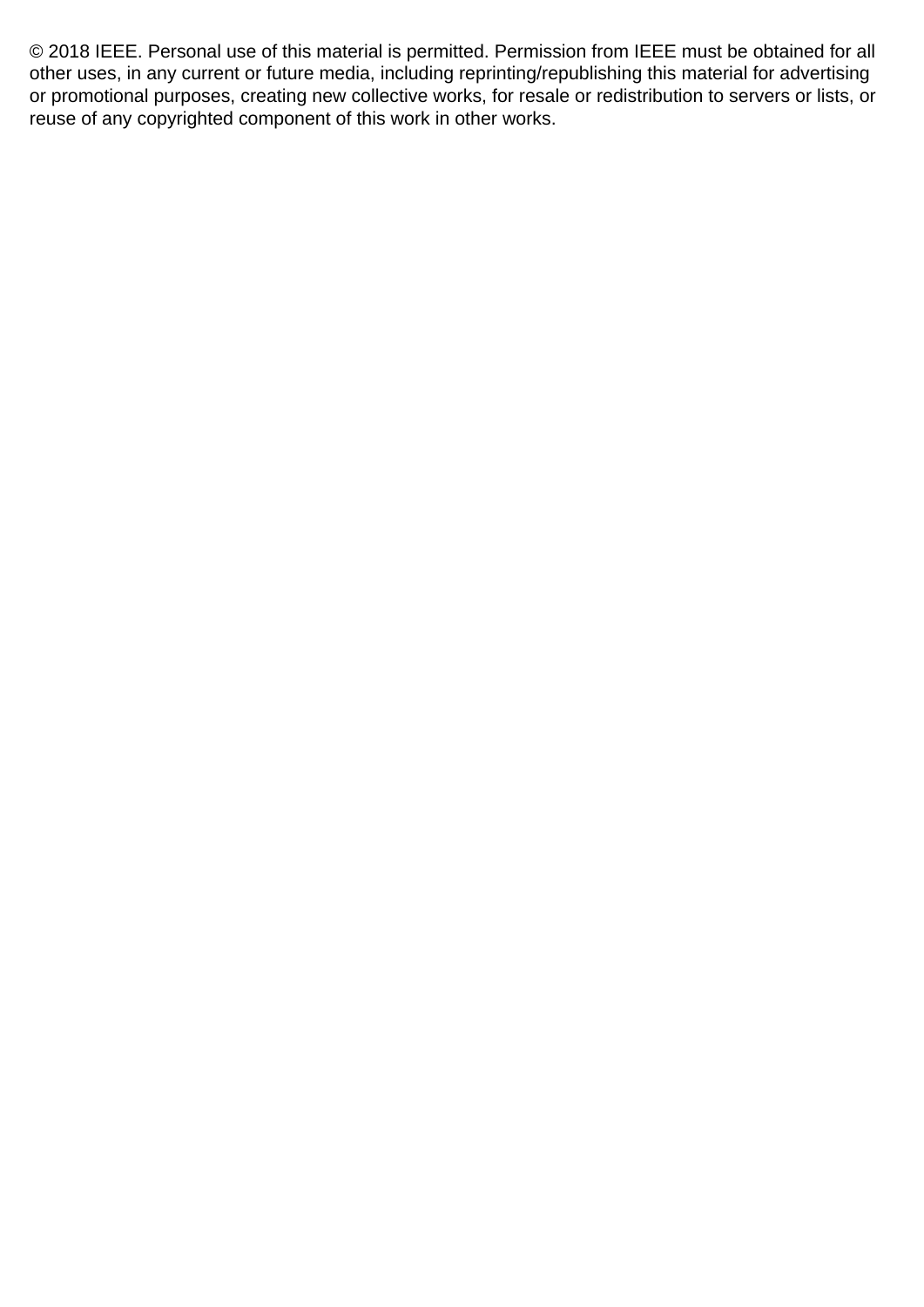# Finite-Control-Set Model Predictive Direct Torque Control of PMSMs with Virtual Space Vectors

Tianshi Wang , Youguang Guo and Jianguo Zhu School of Electrical, Mechanical and Mechatronic Systems University of Technology Sydney Sydney, Australia

*Abstract***— The finite-control-set model predictive direct torque control (FCS-MPDTC) is a novel control scheme for permanent magnet synchronous motors (PMSMs). A key feature of FCS-MPDTC is that the possible voltage space vectors or switching combinations of the power converters are directly taken into account as the control input of the drive system. A cost function is used in FCS-MPDTC to evaluate each possible voltage space vector and the one with minimum cost is selected. Due to the considerable torque and flux ripples of FCS-MPDTC, this paper presents a novel FCS-MPDTC with virtual voltage space vectors. To mitigate the computational burden caused by increased number of voltage space vectors, a pre-selective scheme is designed for the proposed FCS-MPDTC to filter out the impractical voltage vectors instead of evaluating all twenty voltage space vectors.** 

# *Keywords— model predictive direct torque control; permanent magnet synchronous motors; ripple reduction; system efficiency*

# I. INTRODUCTION

Direct torque control (DTC) features simple structure and fast dynamic response. In DTC, the voltage space vector (VSV) is selected by using two hysteresis comparators and a pre-defined switching table. The major drawback of DTC is large torque and flux ripples since the VSV is selected heuristically [1] [2]. Recently, the finite-control-set model predictive direct torque control (FCS-MPDTC) was introduced to overcome the problem [3]-[11]. Based on the system model, the FCS-MPDTC can predict the future behaviour of the controlled variables, such as torque, stator flux and switching transitions, etc. Each possible VSV is evaluated by the cost function and the one minimizing the cost function is selected as the output VSV [3]. The implementation of the cost function offers a flexible and simple way to incorporate various constraints and other control objectives, such as switching frequency reduction [12], common-mode voltage decrease [13] and the peak current restriction [3]. Compared to conventional DTC, the voltage vector selected by FCS-MPDTC is more effective owing to the real-time optimization nature of the cost function. However, the FCS-MPDTC still suffers from relatively high torque and flux ripples due to the limited number of VSVs.

This paper proposes a novel FCS-MPDTC with an extended set of twenty modulated VSVs, which are formed by eight basic VSVs and twelve virtual VSVs by modulating eight basic VSVs with fixed duty ratio. By evaluating all twenty VSVs, the concept of duty ratio control is naturally integrated

into the proposed algorithm. In contrast with the cascaded duty ratio processing methods, the proposed algorithm can articulate the duty ratio control in the motor model and make better utilization of concept of model predictive control. To mitigate the computational burden caused by the increased number of VSVs, a pre-selective scheme is designed for the proposed FCS-MPDTC to filter out the impractical VSVs instead of evaluating all twenty VSVs. Numerical simulation results are presented to demonstrate the effectiveness of the proposed control scheme.

#### II. MODEL OF PMSM

In the rotor synchronous d-q coordinate system, the model of PMSM can be expressed as

$$
u_d = R_s i_d + L_d \frac{di_d}{dt} - \omega L_q i_q
$$
\n(1)

$$
u_q = R_s i_q + L_q \frac{di_q}{dt} + \omega L_d i_d + \omega \psi_f
$$
\n(2)

$$
\psi_d = L_d i_d + \psi_f \tag{3}
$$

$$
\psi_q = L_q \dot{I}_q \tag{4}
$$

In the form of state equations,  $(1)$  and  $(2)$  can be written as

$$
\frac{di_d}{dt} = \frac{-R_s i_d + \omega L_q i_q + u_d}{L_d} \tag{5}
$$

$$
\frac{di_q}{dt} = \frac{-\omega L_d i_d - R_s i_q + u_q - \omega \psi_f}{L_q} \tag{6}
$$

The electromagnetic torque can be expressed as

$$
T_e = \frac{3}{2} p ( \psi_d i_q - \psi_q i_d ) = \frac{3}{2} p [ \psi_f i_q + (L_d - L_q) i_d i_q ]
$$
 (7)

# III. THE CONVENTIONAL FCS-MPDTC

The principle of VSV selection in FCS-MPDTC is based on evaluating a pre-defined cost function. The selected VSV from the switching table in the conventional DTC is not necessarily the best one in terms of torque and flux ripples reduction. Due to the limited number of discrete VSVs in the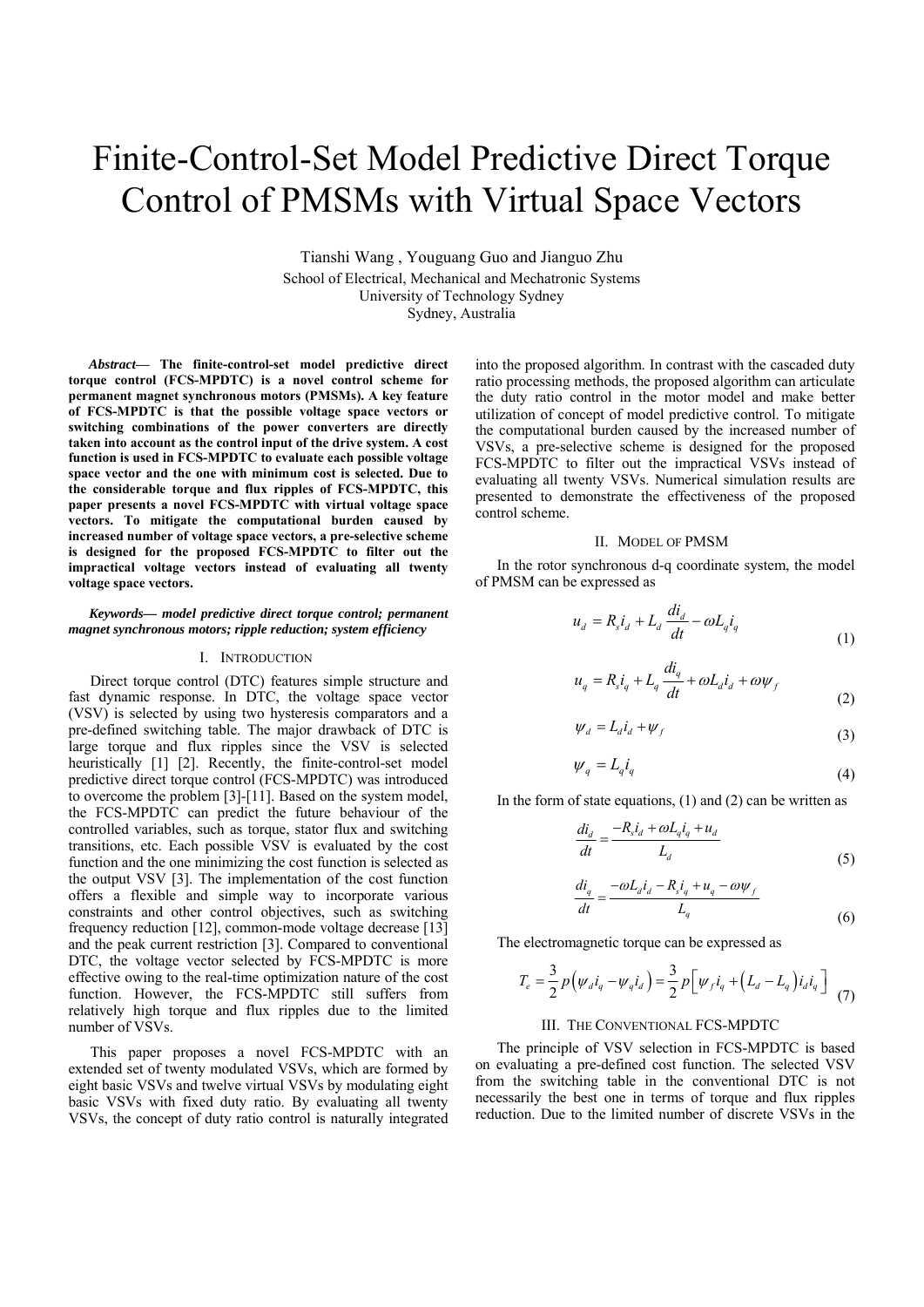two-level inverter-fed PMSM drives, it is possible to evaluate the effect of each VSV and select the best one.

The key technology of FCS-MPDTC lies in the definition of the cost function, which is related to the control objectives. The greatest concern of PMSM drive applications are torque and stator flux and the cost function is defined in such a way that both torque and stator flux at the end of control period is as close as possible to the reference value. In this paper, the cost function is defined as

min. 
$$
G = |T_e^* - T_e^{k+1}| + k_1 ||\psi_s^*| - |\psi_s^{k+1}||
$$
  
s.t.  $u_s^k \in \{V_0, V_1, \dots V_6, V_7\}$  (8)

where  $T_e^*$ ,  $\psi_s^*$ ,  $T_e^{k+1}$  and  $\psi_s^{k+1}$  are the reference and predicted values of torque and flux, respectively, and  $k_1$  is the weighting factor, introduced to unify the terms of torque and flux which are different in physical nature. In this paper,  $k_1$  is selected to be  $T_n / \psi_n$ , where  $T_n$  and  $\psi_n$  are the rated values of torque and stator flux, respectively.

The stator current in the  $d-q$  frame at the  $(k+1)$ th time instant can be obtained by discretizing (5) and (6) as

$$
i_d^{k+1} = i_d^k + \frac{1}{L_d} \left( -R_s i_d^k + \omega^k L_q i_q^k + u_d^k \right) T_s \tag{9}
$$

$$
i_q^{k+1} = i_q^k + \frac{1}{L_q} \left( -\omega^k L_d i_d^k - R_s i_q^k + u_q^k - \omega^k \psi_f \right) T_s \tag{10}
$$

With the knowledge of future stator current, both torque and flux at the  $(k+1)$ th time instant can be obtained from (3), (4) and (7). Fig.1 illustrates the block diagram of conventional FCS-MPDTC. The inputs of the system are the reference and estimated values of torque and flux. By evaluating the effects of each VSV when applied to the system, the VSV which minimize the difference between the reference and predicted values is selected.



Fig. 1. Block diagram of conventional FCS-MPDTC drive system.

TABLE I. MODULATION OF EXTENDED VSVS

| Vector      | Modulated<br>by | Gate signal<br>$(d=0.5)$ |
|-------------|-----------------|--------------------------|
| V,          | $V_1 + V_{19}$  | $d_{0,0}$                |
| $V_{\rm s}$ | $V_2 + V_{20}$  | 1,1,d                    |
| $V_{\rm 9}$ | $V_3 + V_{19}$  | 0,d,0                    |
| $V_{I0}$    | $V_4 + V_{20}$  | d, 1, 1                  |
| $V_{II}$    | $V_5 + V_{19}$  | 0.0,d                    |
| $V_{I2}$    | $V_6 + V_{20}$  | 1,d,1                    |
| $V_{13}$    | $V_1+V_2$       | 1,d,0                    |
| $V_{14}$    | $V_2 + V_3$     | d, 1, 0                  |
| $V_{I5}$    | $V_3+V_4$       | 0.1,d                    |
| $V_{16}$    | $V_4+V_5$       | 0.d.1                    |
| $V_{I2}$    | $V_5 + V_6$     | $d_{0,1}$                |
| $V_{18}$    | $V_1 + V_6$     | 1,0,d                    |
| $V_{I9}$    |                 | 0.0,0                    |
| $V_{20}$    |                 | 1,1,1                    |



Fig. 2. Basic VSVs and extended virtual VSVs.

# IV. PRINCIPLE OF THE PROPOSED FCS-MPDTC

#### *A. Definition of Virtual VSVs*

The virtual VSVs are created by modulating two adjacent basic active VSVs or one basic active VSV and one zero VSV with a fixed duty ratio of 0.5. The virtual VSVs are presented in Table I and Fig. 2.

### *B. The Pre-selective Scheme*

To mitigate the computational burden caused by increased number of VSVs, a pre-selective scheme is designed for proposed FCS-MPDTC to filter out the impractical VSVs instead of evaluating all twenty VSVs as shown in Table II. In the table, *Δφ* represent the error between the actual stator flux and the reference stator flux,  $\Delta T_e$  represent the error between the actual torque and the command torque, e.g. if the command stator flux is greater than the actual stator flux, the command torque is greater than the actual torque and the rotor is located in space sector  $S_l$ , then only  $V_l$ ,  $V_2$ ,  $V_7$ ,  $V_8$ ,  $V_{l3}$  and  $V_{l4}$  are considered as candidate VSVs and then provided to the cost function for evaluation. This pre-selective scheme is inspired by the switching table used in conventional DTC. With the help of proposed scheme, the number of candidate VSVs is reduced from 20 to 6 and the proposed FCS-MPDTC requires less computing time than conventional FCS-MPDTC. To be more specific, the computing time of conventional FCS-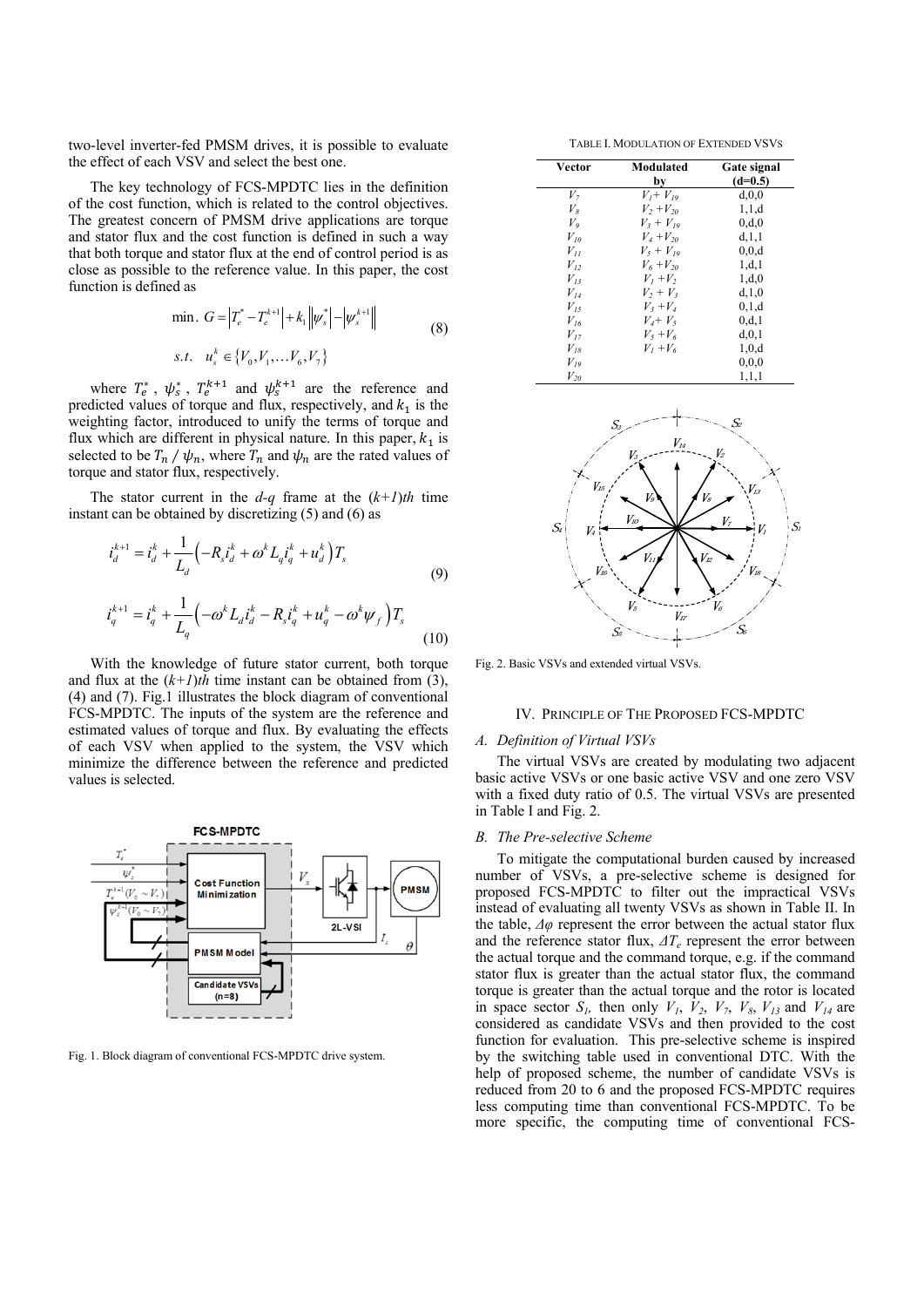| $\Delta\varphi$ | $\varDelta T_e$ | Candidate VSVs in Corresponding Space Sector $(S_x)$ |                                                                                                     |                                  |                                                                   |                                  |                                  |
|-----------------|-----------------|------------------------------------------------------|-----------------------------------------------------------------------------------------------------|----------------------------------|-------------------------------------------------------------------|----------------------------------|----------------------------------|
|                 |                 | $S_I$                                                | $S_2$                                                                                               |                                  | $S_4$                                                             | $S_5$                            | $S_6$                            |
|                 |                 | $V_1V_2V_7V_8V_{13}V_{14}$                           | $V_2V_3V_8V_9V_{14}V_{15}$                                                                          | $V_3V_4V_9V_{10}V_{15}V_{16}$    | $V_4V_5V_{10}V_{11}V_{16}V_{17}$ $V_5V_6V_{11}V_{12}V_{17}V_{18}$ |                                  | $V_1V_6V_7V_{12}V_{13}V_{18}$    |
|                 | $-1$            | $\overline{V_1V_6V_7V_{12}V_{17}V_{18}}$             | $V_1V_2V_7V_8V_{13}V_{18}$                                                                          | $V_2V_3V_8V_9V_{13}V_{14}$       | $V_3V_4V_9V_{10}V_{14}V_{15}$                                     | $V_4V_5V_{10}V_{11}V_{15}V_{16}$ | $V_5V_6V_{11}V_{12}V_{16}V_{17}$ |
|                 |                 | $V_3V_4V_9V_{10}V_{14}V_{15}$                        | $V_4V_5V_{10}V_{11}V_{15}V_{16}$                                                                    | $V_5V_6V_{11}V_{12}V_{16}V_{17}$ | $V_1V_6V_7V_{12}V_{17}V_{18}$                                     | $V_1V_2V_7V_8V_{13}V_{18}$       | $V_2V_3V_8V_9V_{13}V_{14}$       |
|                 | $-1$            |                                                      | $V_4V_5V_{10}V_{11}V_{16}V_{17}$   $V_5V_6V_{11}V_{12}V_{17}V_{18}$   $V_1V_6V_7V_{12}V_{13}V_{18}$ |                                  | $V_1V_2V_7V_8V_{13}V_{14}$                                        | $V_2V_3V_8V_9V_{14}V_{15}$       | $V_3V_4V_9V_{10}V_{15}V_{16}$    |

TABLE II. THE PRE-SELECTIVE SCHEME

MPDTC, FCS-MPDTC with 20 VSVs and FCS-MPDTC with both 20 VSVs and pre-selective scheme are 53.4*µs*, 95.3*µs* and 43.7*µs*.

# V. SIMULATION STUDY

In this section, the proposed FCS-MPDTC is simulated in the environment of MATLAB/Simulink. In the figures, the conventional DTC, conventional FCS-MPDTC and proposed FCS-MPDTC are abbreviated to DTC-8, MPDTC-8 and MPDTC-20, respectively. The block diagram of proposed FCS-MPDTC is illustrated in Fig. 3 and the parameters of motor and control system are listed in Table III. The sampling frequency is 5000 Hz in all methods.



Fig. 3. Block diagram of proposed FCS-MPDTC drive system

TABLE III. MACHINE AND CONTROL PARAMETERS

| Stator resistance        | $R_{s}$                 | $0.47\Omega$      |
|--------------------------|-------------------------|-------------------|
| $d$ -axis inductance     | $L_d$                   | $7.93 \text{ mH}$ |
| q-axis inductance        | $L_a$                   | 27.77 mH          |
| Permanent magnet flux    | $\psi_f$                | $0.394$ Wh        |
| Number of pole pairs     | $\boldsymbol{p}$        | 2                 |
| DC bus voltage           | $V_{dc}$                | 200 V             |
| Rated torque             | $T_{rad}$               | 2 Nm              |
| Rated speed              | $\omega_{\text{rated}}$ | $1000$ r/min      |
| Weighting factor of flux | kı                      | 5                 |
| Sampling frequency       | $f_{sp}$                | 5000 Hz           |

In Fig. 4, a comparative study of conventional DTC, conventional FCS-MPDTC and proposed FCS-MPDTC is presented. The motor runs at 1000 r/min and an external load of 2 Nm is applied at t=0.15s. It can be found that the proposed FCS-MPDTC presents the best steady-state performance in terms of lower torque/flux ripples and less current harmonics.